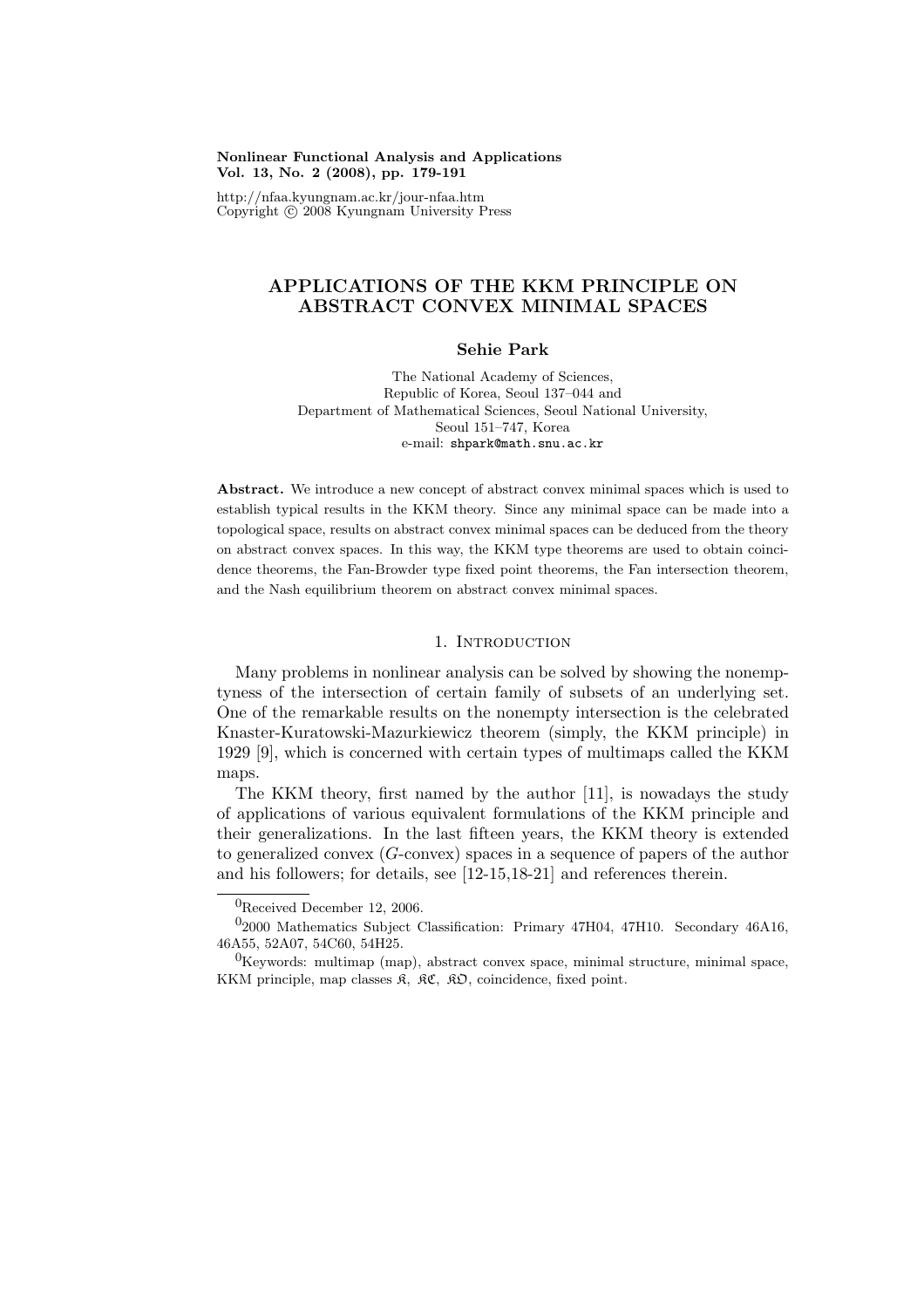### 180 Sehie Park

In our previous paper [16], we introduced a new concept of abstract convex spaces which is adequate to establish the KKM theory. With this new concept, we generalized and simplified known results of the theory on convex spaces, H-spaces, G-convex spaces, and others. Moreover, the KKM type theorems were used there to obtain coincidence theorems and fixed point theorems.

Apparently motivated by the author's works, recently, Alimohammady et al. [1] introduced the notion of minimal G-convex spaces and obtained the open and closed versions of the KKM principle in this new setting. Their method is just replacing the topological structure in the relevant results by the more general minimal structure as in [2].

Our aim in the present paper is to introduce a new concept of abstract convex minimal spaces which is also useful to establish major results in the KKM theory. With this new concept, we obtain generalizations of the KKM principle. Since any minimal space can be made into a topological space, results on abstract convex minimal spaces can be deduced from the theory on abstract convex spaces. In this way, the KKM type theorems on abstract convex spaces in [16] are used to obtain coincidence theorems, the Fan-Browder type fixed point theorems, the Fan intersection theorem, and the Nash equilibrium theorem on abstract convex minimal spaces.

Section 2 is concerned with preliminaries on abstract convex spaces in [16] and on minimal spaces in  $[1,2]$ . In Section 3, we deduce various forms of the KKM principle for abstract convex minimal spaces. Section 4 deals with coincidence theorems and the Fan-Browder type fixed point theorems for abstract convex minimal spaces. Finally, in Section 5, applications to the Fan intersection theorem and the Nash equilibrium theorem are obtained. Our new results are just a few examples of the theory which generalize and unify known results in the literature.

## 2. Abstract convex spaces

In this section, we recall definitions and some basic results on abstract convex spaces given in [16] and some of their new consequences.

A multimap  $F: X \longrightarrow Y$  is a function from a set X into the power set  $\mathcal{P}(Y)$ of Y; that is, a function with the values  $F(x) \subset Y$  for  $x \in X$  and the fibers  $F^-(y) := \{x \in X \mid y \in F(x)\}\$ for  $y \in Y$ . We use the term map instead of  $F^{-}(y) := \{x \in A \mid y \in F(x)\}$  for  $y \in Y$ . We use the term map instead of multimap. For  $A \subset X$ , let  $F(A) := \bigcup \{F(x) \mid x \in A\}$ . For any  $B \subset Y$ , the (*lower*) inverse of  $B$  under  $F$  is defined by

$$
F^{-}(B) := \{ x \in X \mid F(x) \cap B \neq \emptyset \}.
$$

Let  $\langle D \rangle$  denote the set of all nonempty finite subsets of a set D.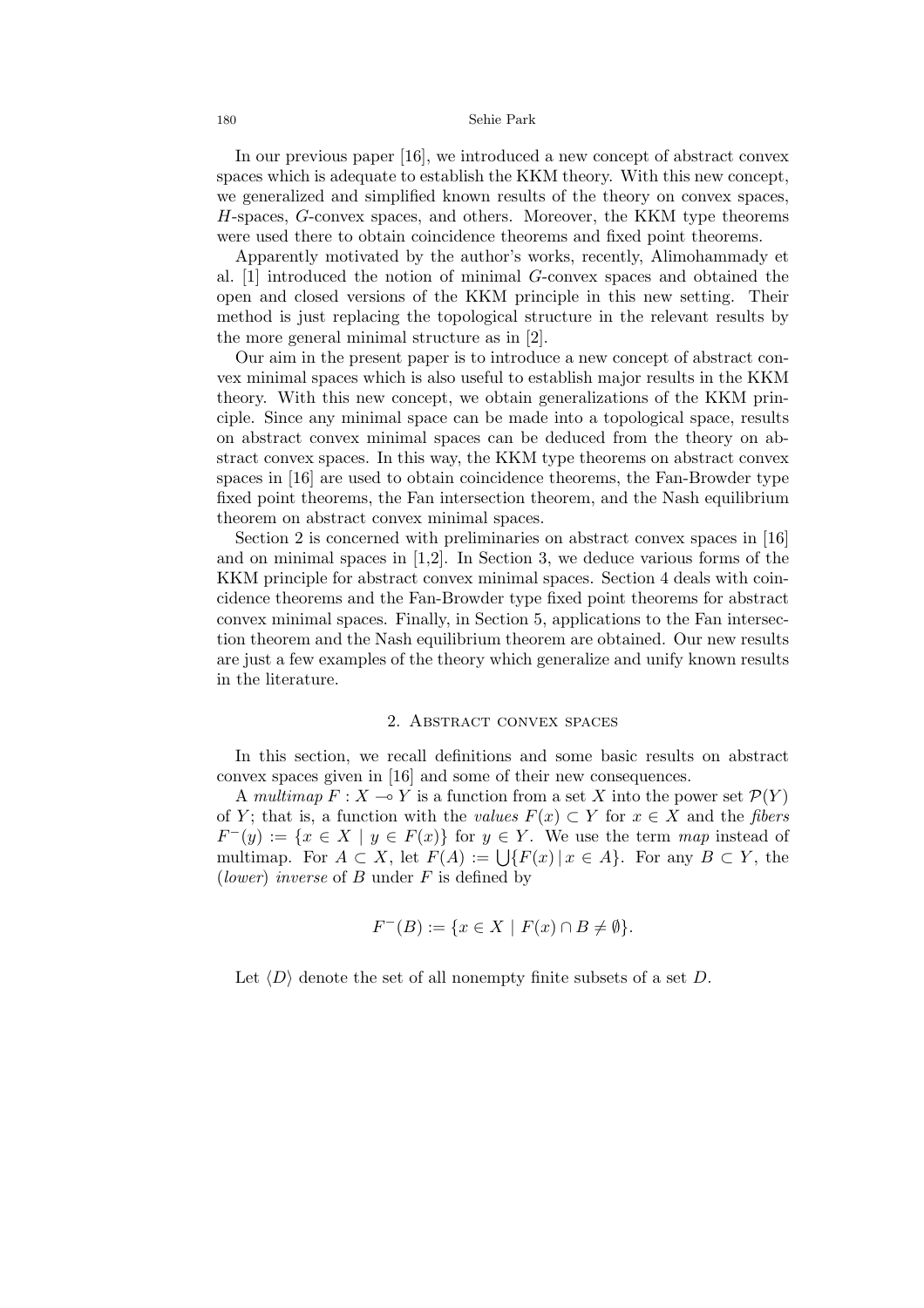**Definitions.** An *abstract convex space*  $(E, D; \Gamma)$  consists of a nonempty set E, a nonempty set D, and a map  $\Gamma : \langle D \rangle \to E$  with nonempty values. We may denote  $\Gamma_A := \Gamma(A)$  for  $A \in \langle D \rangle$ .

For any  $D' \subset D$ , the *Γ-convex hull* of  $D'$  is denoted and defined by

$$
\mathrm{co}_{\Gamma} D' := \bigcup \{ \Gamma_A \mid A \in \langle D' \rangle \} \subset E.
$$

[ co is reserved for the convex hull in vector spaces.]

A subset X of E is called a  $\Gamma$ -convex subset of  $(E, D; \Gamma)$  relative to D' if for any  $N \in \langle D' \rangle$ , we have  $\Gamma_N \subset X$ , that is,  $\text{co}_{\Gamma}D' \subset X$ . Then  $(X, D'; \Gamma|_{\langle D' \rangle})$  is called a  $\Gamma$ -convex subspace of  $(E, D; \Gamma)$ .

When  $D \subset E$ , the space is denoted by  $(E \supset D; \Gamma)$ . In such case, a subset X of E is said to be Γ-convex if  $\text{co}_{\Gamma}(X \cap D) \subset X$ ; in other words, X is Γ-convex relative to  $D' := X \cap D$ . In case  $E = D$ , let  $(E; \Gamma) := (E, E; \Gamma)$ .

An abstract convex space with a topology on  $E$  is called an abstract convex topological space.

Examples. 1. Examples of abstract convex spaces were given in Section 5 of [16].

2. A generalized convex space or a G-convex space  $(X, D; \Gamma)$  consists of a topological space X, a nonempty set D, and a map  $\Gamma : \langle D \rangle \to X$  such that for each  $A \in \langle D \rangle$  with the cardinality  $|A| = n + 1$ , there exists a continuous function  $\phi_A : \Delta_n \to \Gamma(A)$  such that  $J \in \langle A \rangle$  implies  $\phi_A(\Delta_J) \subset \Gamma(J)$ .

Here,  $\Delta_n$  is the standard *n*-simplex with vertices  $\{e_i\}_{i=0}^n$ , and  $\Delta_j$  the face of  $\Delta_n$  corresponding to  $J \in \langle A \rangle$ ; that is, if  $A = \{a_0, a_1, \ldots, a_n\}$  and  $J =$  $\{a_{i_0}, a_{i_1}, \ldots, a_{i_k}\} \subset A$ , then  $\Delta_J = \text{co}\{e_{i_0}, e_{i_1}, \ldots, e_{i_k}\}.$ 

For details on G-convex spaces, see [12-15,18-21], where basic theory was developed and lots of examples of G-convex spaces were given.

**Definitions.** [1,2] A family  $\mathcal{M} \subset \mathcal{P}(X)$  is called a *minimal structure* on a set X if  $\emptyset, X \in \mathcal{M}$ . In this case,  $(X, \mathcal{M})$  is called a *minimal space*. Any element of  $\mathcal M$  is called an *m-open set* of X and a complement of an *m*-open set is called an *m-closed set* of X. For minimal spaces  $(X, \mathcal{M})$  and  $(Y, \mathcal{N})$ , a function  $f: X \to Y$  is said to be *continuous* (more precisely, *m-continuous* or  $(M, N)$ -continuous) if  $f^{-1}(V) \in M$  for each  $V \in N$ .

From now on, an abstract convex space  $(E, D; \Gamma)$  with a minimal structure on E will be called an abstract convex minimal space.

Examples. 1. Any topological space is a minimal space and not conversely. However, any minimal space can be made into a topological space; see Proposition 1 below.

2. Any t.v.s. is a minimal vector space. There is some linear minimal space which is not a t.v.s. [1].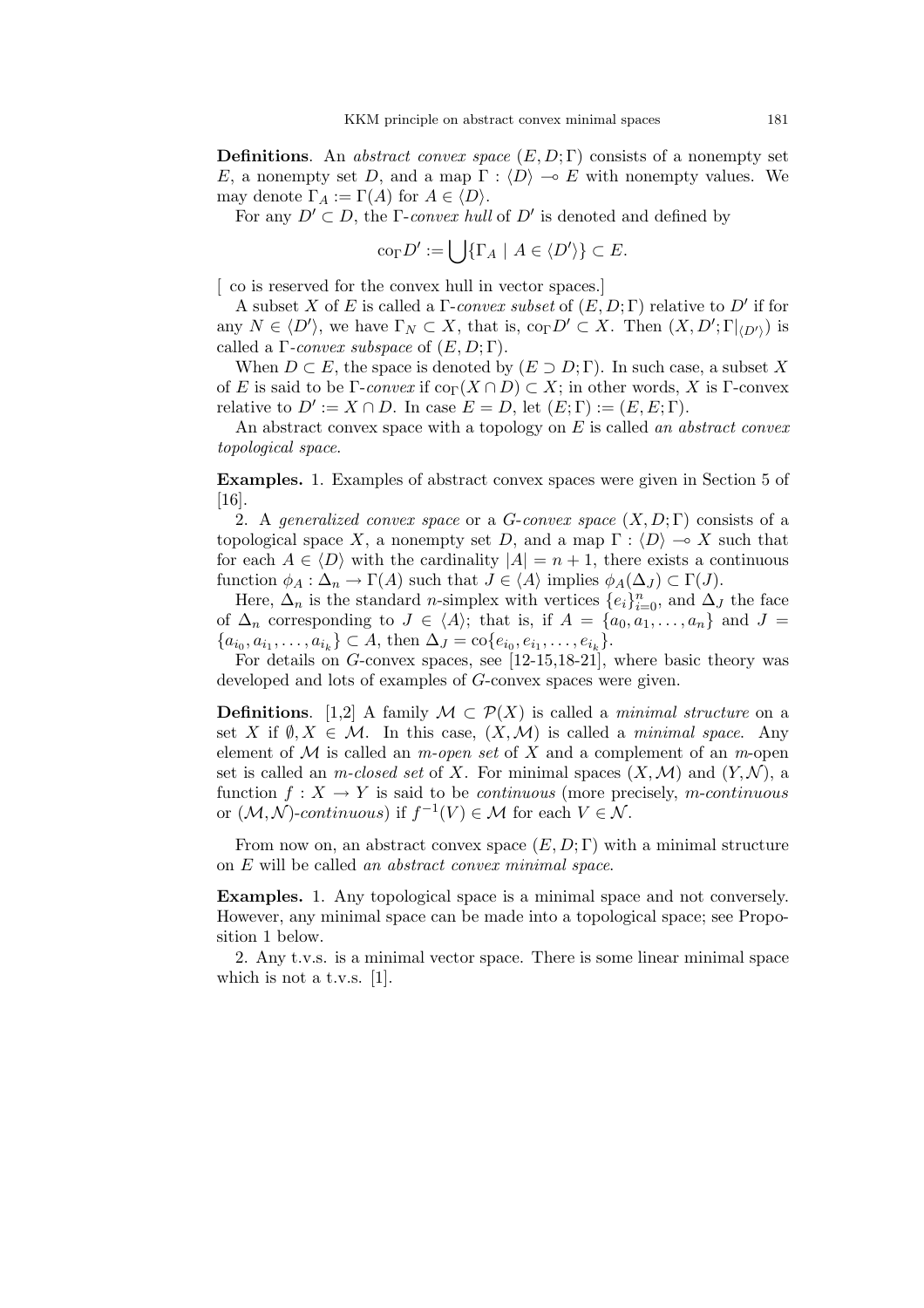#### 182 Sehie Park

3. A generalized convex minimal space or a  $G$ -convex minimal space  $(X, D; \Gamma)$ consists of a minimal space X, a nonempty set D, and a map  $\Gamma : \langle D \rangle \to X$ such that for each  $A \in \langle D \rangle$  with the cardinality  $|A| = n+1$ , there exists a continuous function  $\phi_A : \Delta_n \to \Gamma(A)$  such that  $J \in \langle A \rangle$  implies  $\phi_A(\Delta_J) \subset \Gamma(J)$ . See [1].

4. A G-convex space is a G-convex minimal space, and the converse does not hold; for an example, see [1].

5. A  $\phi_A$ -space  $(X, D; {\phi_A}_{A\in(D)})$  consisting of a topological [resp., minimal] space X, a nonempty set D, and a family of continuous functions  $\phi_A : \Delta_n \to X$ for  $A \in \langle D \rangle$  with the cardinality  $|A| = n + 1$  and an n-simplex  $\Delta_n$ , is an abstract convex topological [resp., minimal] space by putting  $\Gamma_A := \phi_A(\Delta_n);$ see [17].

It is obvious that basic facts on generalized convex spaces (e.g. in [12]) can be extended to corresponding ones on generalized convex minimal spaces. However, we have the following:

**Proposition 1.** (i) A minimal space  $(X, \mathcal{M})$  can be made into a topological space  $(X, \mathcal{T})$ .

(ii) A continuous map  $f:(X,\mathcal{M})\to (Y,\mathcal{N})$  between minimal spaces can be regarded as a continuous map between the corresponding topological spaces.

*Proof.* (i) Any collection M of subsets of a set X is a subbasis for a topology  $\mathcal T$  on  $X$ .

(ii) A map f is continuous iff the inverse image  $f^{-1}(N)$  of each member N of the subbasis  $\mathcal N$  for Y is  $\mathcal M$ -open in X.

**Proposition 2.** A  $\phi_A$ -space  $(X, D; {\phi_A}_{A \in \langle D \rangle})$  with a minimal space  $(X, \mathcal{M})$ can be regarded as the one with a topological space  $(X, \mathcal{T})$ .

Consequently, a G-convex minimal space can be made into a G-convex space.

For abstract convex spaces, we can define KKM maps as in [16]:

**Definitions.** Let  $(E, D; \Gamma)$  be an abstract convex space and Z a set. For a map  $F : E \multimap Z$  with nonempty values, if a map  $G : D \multimap Z$  satisfies

$$
F(\Gamma_A) \subset G(A) := \bigcup_{y \in A} G(y) \quad \text{for all } A \in \langle D \rangle,
$$

then G is called a KKM map with respect to F. A KKM map  $G: D \to E$  is a KKM map with respect to the identity function  $1<sub>E</sub>$ .

A map  $F : E \multimap Z$  is said to have the KKM property and called a  $\mathfrak{K}\text{-}map$  if, for any KKM map  $G: D \multimap Z$  with respect to F, the family  $\{G(y)\}_{y \in D}$  has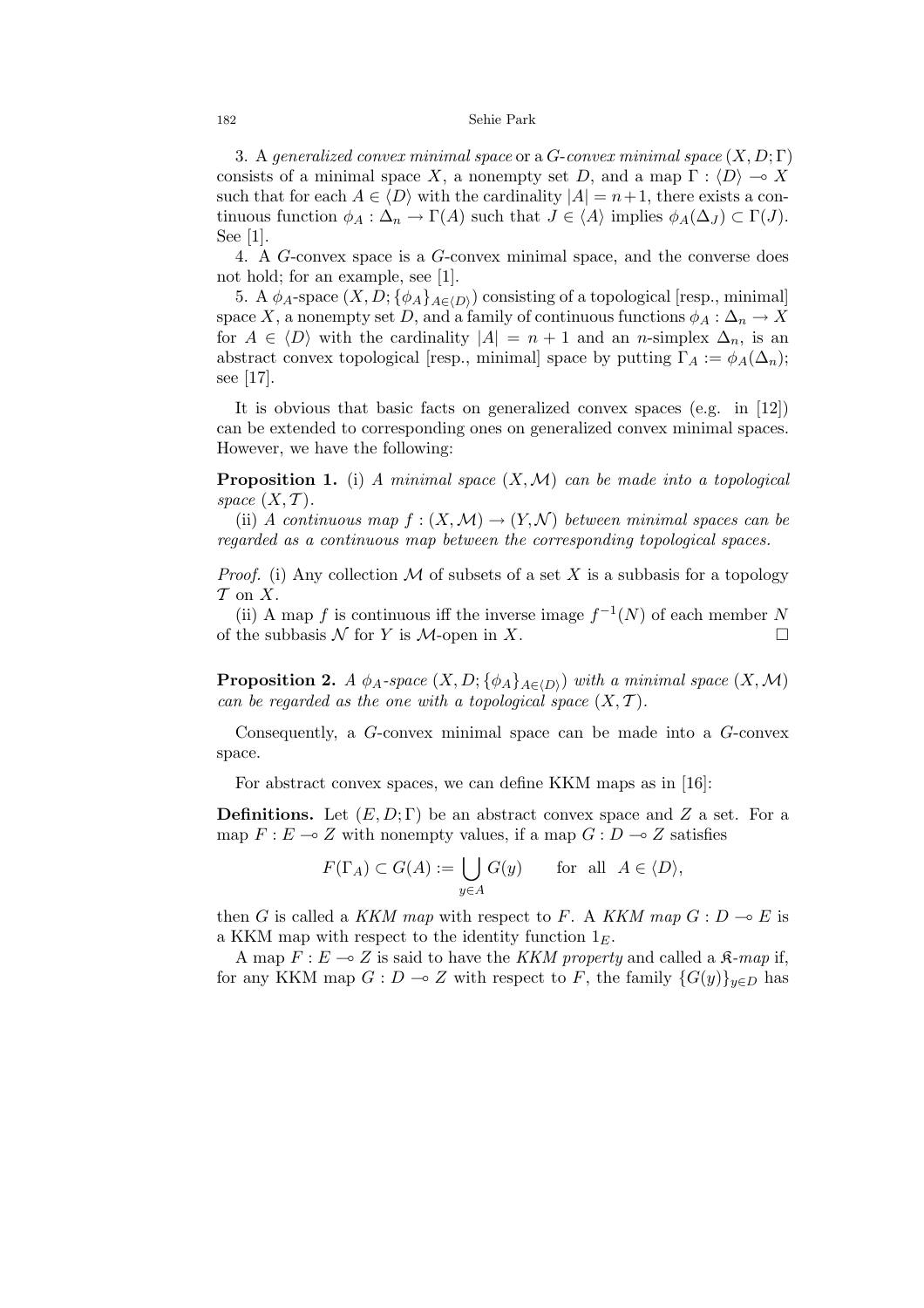the finite intersection property. We denote

$$
\mathfrak{K}(E, Z) := \{ F : E \multimap Z \mid F \text{ is a } \mathfrak{K}\text{-map} \}.
$$

Similarly, when  $Z$  is a topological space, a  $\Re\mathfrak{C}$ -map is defined for closedvalued maps  $G$ , and a  $\mathcal{R}D$ -map for open-valued maps  $G$ . In this case, we have

$$
\mathfrak{K}(E,Z) \subset \mathfrak{KC}(E,Z) \cap \mathfrak{KD}(E,Z).
$$

Note that if Z is discrete then three classes  $\mathfrak{K}$ ,  $\mathfrak{K} \mathfrak{C}$ , and  $\mathfrak{K} \mathfrak{D}$  are identical. Some authors [5] use the notation  $KKM(E, Z)$  instead of  $\mathcal{RC}(E, Z)$ .

Further, when  $(Z, M)$  is a minimal space, an  $m\mathcal{RC}$ -map is defined for mclosed-valued maps  $G$ , and an  $m\mathcal{R}\mathfrak{D}$ -map for m-open-valued maps  $G$ . In this case, we have

 $\mathfrak{K}(E, Z) \subset m\mathfrak{K}\mathfrak{C}(E, Z) \cap m\mathfrak{K}\mathfrak{O}(E, Z).$ 

**Examples.** 1. Every abstract convex space in our sense has a map  $F \in$  $\mathfrak{K}(E, Z)$  for any nonempty set Z and for any class of KKM maps  $G : D \to Z$ with respect to F. In fact, for each  $x \in E$ , choose  $F(x) := Z$  or let  $F(x)$ contain some  $z_0 \in Z$ .

2. Further examples are given in Section 5 of [16].

The following is known in [12,13,21]:

**Lemma.** Let  $(E, D; \Gamma)$  be a G-convex space and  $F : D \multimap E$  a KKM map with closed [resp., open] values. Then  ${F(z)}_{z\in D}$  has the finite intersection property.

For a KKM map on a G-convex minimal space, we have the following:

**Proposition 3.** [1, Theorems 3.2 and 3.5] Let  $(E, D; \Gamma)$  be a G-convex minimal space and  $F : D \multimap E$  a KKM map with m-closed [resp., m-open] values. Then  ${F(z)}_{z\in D}$  has the finite intersection property.

This is a direct consequence of Lemma in view of Proposition 1. Essentially, the proof of Proposition 3 in [1] is the one in [12,13,21] with minor modifications.

Usually, a KKM type theorem is a claim  $1_E \in \mathfrak{K}(E,E)$  for an abstract convex space  $(E, D; \Gamma)$ . There are a large number of works on various forms of the KKM type theorems for convex spaces, H-spaces, or G-convex spaces and their applications. See Section 5 of [16] and the references at the end.

**Definitions.** For an abstract convex minimal space  $(E, D; \Gamma)$ , the KKM principle is the statement  $1_E \in m\mathfrak{RC}(E, E) \cap m\mathfrak{RO}(E, E)$ .

A minimal KKM space (or simply, mKKM space) is an abstract convex minimal space satisfying the KKM principle.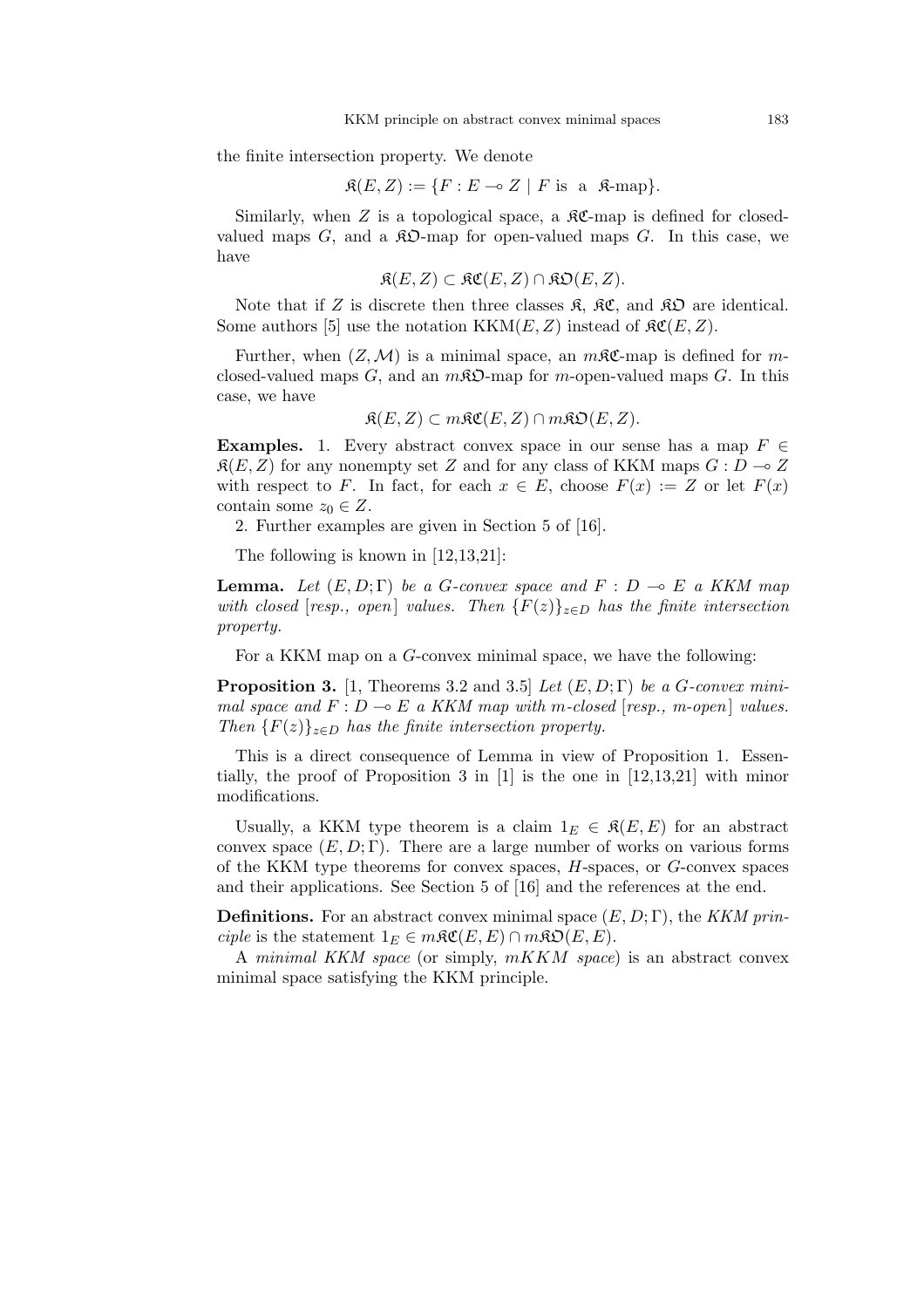**Example.** In view of Proposition 3, a G-convex minimal space is an  $mKKM$ space. The converse does not hold; see [17].

## 3. The KKM type theorems in abstract convex spaces

We begin with the following in [16]:

**Theorem 1.** Let  $(E, D; \Gamma)$  be an abstract convex space, Z a set, and  $F: E \rightarrow$ Z a map. Then  $F \in \mathfrak{K}(E, Z)$  iff for any map  $G : D \to Z$  satisfying

$$
F(\Gamma_N) \subset G(N) \quad \text{for any } N \in \langle D \rangle,
$$
 (1.1)

we have  $F(E) \cap$  $\overline{a}$  $\{G(y) \mid y \in N\} \neq \emptyset$  for each  $N \in \langle D \rangle$ .

**Remark.** If Z has any minimal structure and if  $F \in m\mathfrak{D}(E, Z)$  [resp.,  $F \in m\mathfrak{RC}(E, Z)$ , then we have to assume G is m-open-valued [resp., mclosed-valued].

In this section, we show that some results for abstract convex minimal spaces can be deduced from the corresponding ones for abstract convex spaces in Section 3 of [16].

For an abstract convex minimal space, from Theorem 1 with  $E = Z$  and  $F = 1_E$ , the following recovers the meaning of  $1_E \in m\mathfrak{RC}(E, E)$  or  $1_E \in$  $m\mathfrak{KO}(E,E)$ :

**Corollary 1.1.** Let  $(E, D; \Gamma)$  be an abstract convex minimal space. Then the identity map  $1_E$  belongs to m $\Re \mathfrak{C}(E, E)$  [resp.,  $1_E \in m\Re \mathfrak{O}(E, E)$ ] iff for any map  $G: D \longrightarrow E$  satisfying

- (1) G has m-closed [resp., m-open] values, and
- $(2)$  G is a KKM map,

 ${G(y)}_{y\in D}$  has the finite intersection property.

**Definitions.** [1] A subset K of a minimal space  $(Z, \mathcal{M})$  is said to be mcompact if any family  $\{A_{\alpha}\}\$  of m-open sets such that  $K \subset \bigcup_{\alpha} A_{\alpha}$  has a finite subfamily  $\{A_{\alpha_i}\}\$  such that  $K \subset \bigcup_i A_{\alpha_i}$ .

For a subset A of a minimal space  $(Z, \mathcal{M})$ , let  $\text{Int } A = m\text{-Int } A := \bigcup \{U \in$ For a subset A of a minimal space  $(Z, \mathcal{M})$ , let  $\text{Int } A = m$ -int  $A := \bigcup \{U \in \mathcal{M} \mid U \subset A\}$  and  $\overline{A} = m$ -Cl $A := \bigcap \{V \mid A \subset V, V^c \in \mathcal{M}\}$ . Note that  $\overline{A}$  is m-closed if and only if arbitrary union of m-open sets is m-open  $[22]$ .

Under an additional requirement, we have the whole intersection property for the map-values of a KKM map:

Corollary 1.2. Let  $(E, D; \Gamma)$  be an abstract convex minimal space with the identity map  $1_E \in m\mathfrak{RC}(E, E)$ , and  $G : D \multimap E$  a map satisfying

- (1) G has m-closed values, and
- $(2)$  G is a KKM map.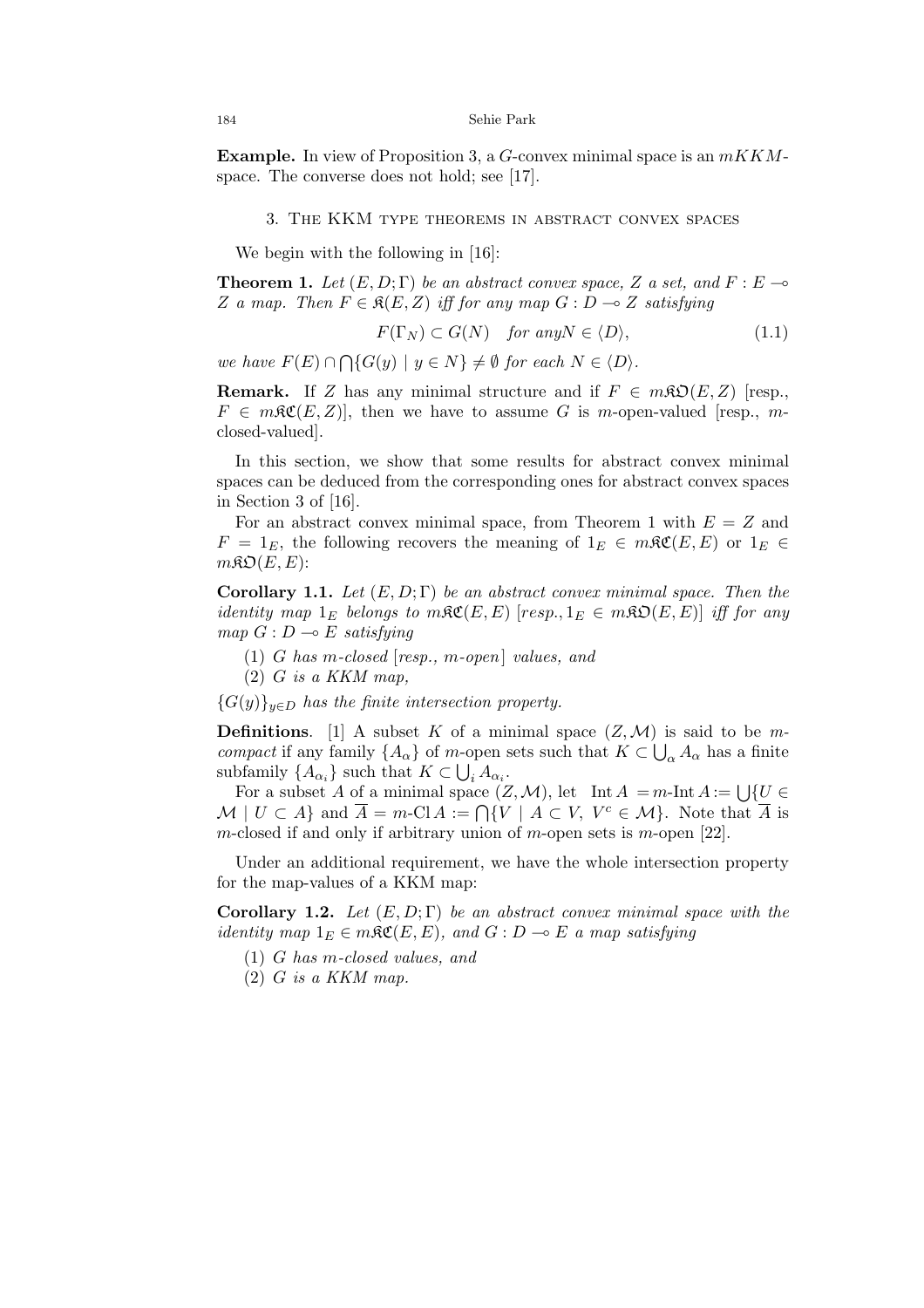Then  $\{G(y)\}_{y\in D}$  has the finite intersection property. Further if

(3) 
$$
\bigcap_{z \in M} G(z)
$$
 is m-compact for some  $M \in \langle D \rangle$ ,

then we have

$$
\bigcap_{y \in D} G(y) \neq \emptyset.
$$

*Proof.* Since  $1_E \in m\Re\mathfrak{C}(E,E)$ , by definition,  $\{G(y)\}_{y\in D}$  has the finite intersection property. Now the whole intersection property follows from the compactness  $(3)$ .

Remark. Corollary 1.2 reduces to results in [12,13,21] for G-convex spaces, to [16, Proposition 5] for an abstract convex topological spaces, and to [1, Theorem 3.2] for G-convex minimal spaces.

Corollary 1.3. Let  $(E, D; \Gamma)$  be an abstract convex minimal space with the identity map  $1_E \in m\mathfrak{RC}(E, E)$ , and  $G : D \multimap E$  a map satisfying

- (1)  $\bigcap_{y \in D} \overline{G(y)} = \bigcap_{y \in D} G(y),$
- (2)  $\overline{G}$  has m-closed values,
- (3)  $\overline{G}$  is a KKM map, and

(3) G is a KKM map, and<br>
(4)  $\bigcap_{z \in M} \overline{G(z)}$  is m-compact for some  $M \in \langle D \rangle$ .

Then we have

$$
\bigcap_{y \in D} G(y) \neq \emptyset.
$$

**Remarks.** 1. Some authors call G a transfer closed map when  $\bigcap_{y \in D} \overline{G(y)} =$  $\bigcap_{y\in D} G(y).$ 

2. Corollary 1.3 reduces to results in  $[12,13,21]$  for G-convex spaces, to [16, Proposition 5] for abstract convex topological spaces, and to [1, Theorem 3.3] for G-convex minimal spaces.

Corollary 1.4. Let  $(E, D; \Gamma)$  be an abstract convex minimal space with the identity map  $1_E \in m\mathfrak{SO}(E, E)$ , and  $G : D \multimap E$  a map satisfying

- (1) G has m-open values, and
- $(2)$  G is a KKM map.

Then  ${G(y)}_{y\in D}$  has the finite intersection property. Further if

- (3)  $\bigcap_{z \in M} \overline{G(z)}$  is m-compact for some  $M \in \langle D \rangle$ , and
- (4)  $\overline{G}$  has m-closed values,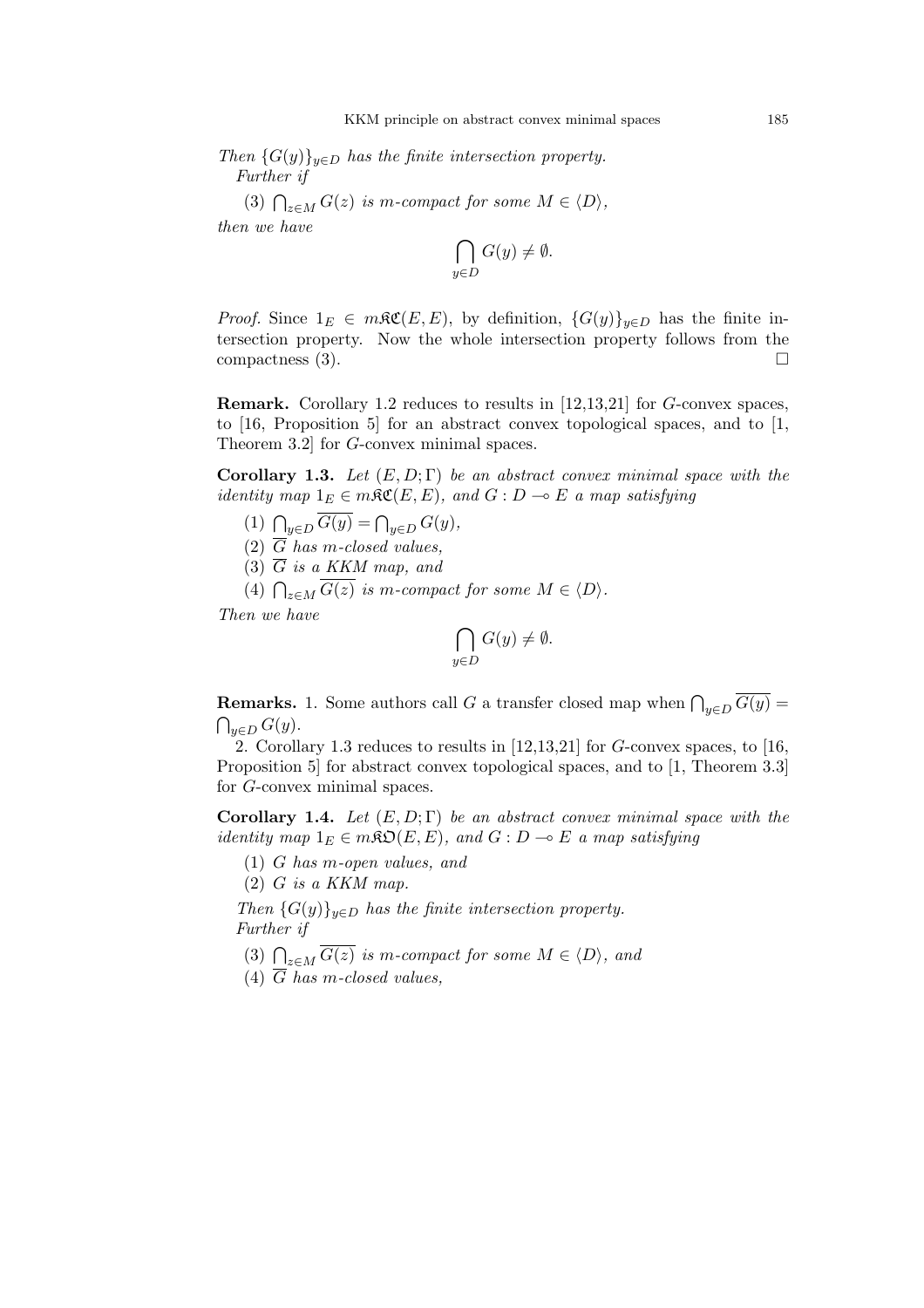186 Sehie Park

then we have

$$
\bigcap_{y \in D} \overline{G(y)} \neq \emptyset.
$$

*Proof.* Since  $1_E \in m\mathfrak{RO}(E, E)$ , by definition,  $\{G(y)\}_{y \in D}$  has the finite intersection property. Now the whole intersection property follows from the compactness (3).  $\Box$ 

Remark. Corollary 1.4 reduces to results in [12,13] for G-convex spaces, to [16, Proposition 5] for abstract convex topological spaces, and to [1, Theorem 3.3] for G-convex minimal spaces.

The following is a basic observation:

**Theorem 2.** Let  $(E, D; \Gamma)$  be an abstract convex minimal space and Z a minimal space. If  $1_E \in m\Re\mathfrak{C}(E,E)$ , then  $f \in m\Re\mathfrak{C}(E,Z)$  for any m-continuous function  $f : E \to Z$ . This also holds for  $m\mathfrak{K} \mathfrak{O}$ .

*Proof.* Let  $G : D \to Z$  be a m-closed-valued map satisfying  $f(\Gamma_N) \subset G(N)$  or  $\Gamma_N \subset f^{-1}G(N)$  for each  $N \in \langle D \rangle$ . Since  $1_E \in m$   $\mathcal{RC}(E, E)$  and  $f^{-1}G : D \multimap E$ is m-closed-valued,  $\{f^{-1}G(y)\}_{y\in D}$  has the finite intersection property. Hence, so does  $\{G(y)\}_{y\in D}$ . Therefore,  $f \in m\mathfrak{RC}(E, Z)$ . Similarly, we can show the case for  $m\mathfrak{K}$ **D**.

### 4. Coincidence and fixed point theorems

In the KKM theory, there exist some basic results from which we can deduce several equivalent formulations that can be used to applications; see [12]. In this section, we introduce some of such basic results.

For abstract convex spaces, we have the following coincidence theorem as in [16]:

**Theorem 3.** Let  $(E, D; \Gamma)$  be an abstract convex space, Z a set, S : D  $\rightarrow$ Z,  $T : E \multimap Z$  maps, and  $F \in \mathfrak{K}(E, Z)$ . Suppose that

- (3.1) for each  $z \in F(E)$ ,  $\text{co}_{\Gamma}S^{-}(z) \subset T^{-}(z)$  [that is,  $T^{-}(z)$  is Gammaconvex relative to  $S^{-}(z)$ ; and
- (3.2)  $F(E) \subset S(N)$  for some  $N \in \langle D \rangle$ .

Then there exists an  $\bar{x} \in E$  such that  $F(\bar{x}) \cap T(\bar{x}) \neq \emptyset$ .

*Proof.* For each  $y \in D$ , define  $R(y) := F(E) \setminus S(y)$ . Then  $\bigcap_{y \in N} R(y) =$  $F(E) \setminus \bigcup_{y \in N} S(y) = \emptyset$  by (3.2), that is, the values of the map  $R : D \multimap Z$  does not have the finite intersection property. Since  $F \in \mathfrak{K}(E, Z), F(\Gamma_M) \not\subset R(M)$ for some  $M \in \langle D \rangle$ . Hence, there exist  $\bar{x} \in \Gamma_M$  and  $\bar{z} \in F(\bar{x}) \subset F(E)$  such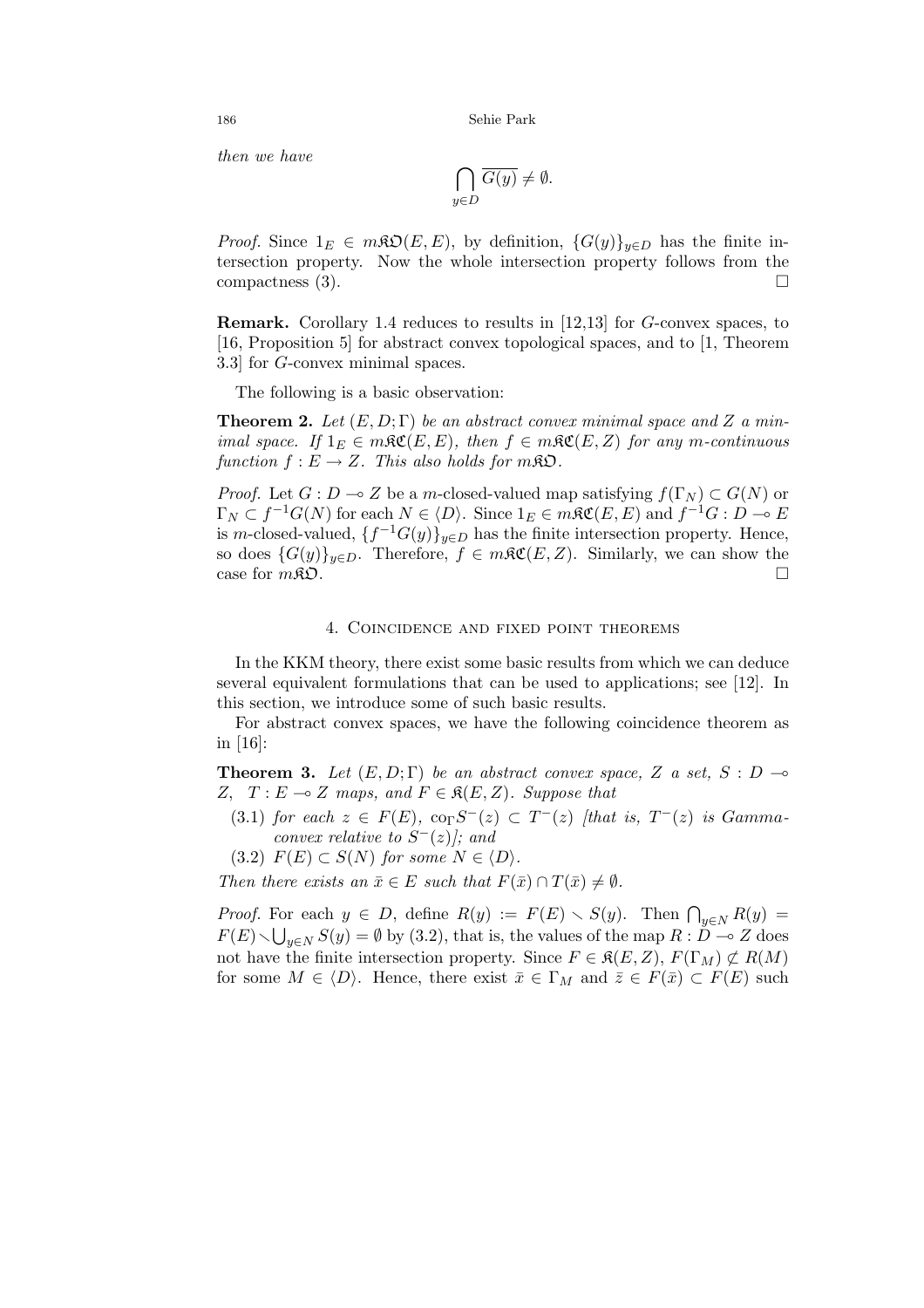that  $\overline{z} \notin R(M)$ . Then,  $\overline{z} \in S(y)$  or  $y \in S^{-}(\overline{z})$  for all  $y \in M$ . This implies  $\bar{x} \in \Gamma_M \subset T^-(\bar{z})$  by (3.1). Therefore,  $\bar{z} \in F(\bar{x}) \cap T(\bar{x})$ .

**Remark.** If Z has a minimal structure and S has m-open [resp., m-closed] values, then R has relatively m-closed [resp., m-open] values in  $F(E)$ . Then we can assume  $F \in m\mathfrak{RC}(E, Z)$  [resp.,  $F \in m\mathfrak{RO}(E, Z)$ ].

From Theorem 3, we have the following prototype of the Fan-Browder fixed point theorem [4]:

**Corollary 3.1.** Let  $(E, D; \Gamma)$  be a minimal KKM space, and  $G : E \to D$ , H :  $E \multimap E$  maps satisfying

- (1) for each  $x \in E$ , co<sub>Γ</sub> $G(x) \subset H(x)$ ; and
- (2)  $E = G^{-}(N)$  for some  $N \in \langle D \rangle$ .
- (3)  $G^-$  has m-open  $[resp., m-closed]$  values.

Then H has a fixed point  $\bar{x} \in E$ , that is,  $\bar{x} \in F(\bar{x})$ .

*Proof.* In Theorem 3, let  $E = Z$ ,  $S := G^-$ ,  $T := H^-$ , and  $F := 1_E$ .

Remark. Corollary 3.1 is originated from [4] and one of the most useful results in the KKM theory.

Corollary 3.2. Let  $(E, D; \Gamma)$  be a G-convex minimal space, and  $G : E \rightarrow$ D,  $H : E \multimap E$  maps satisfying (1) – (3) in Corollary 3.1. Then H has a fixed point  $\bar{x} \in E$ , that is,  $\bar{x} \in F(\bar{x})$ .

Proof. A G-convex minimal space is a minimal KKM space by Proposition  $3.$ 

From Corollary 3.1, we deduce some new forms of the Fan-Browder type fixed point theorems:

**Corollary 3.3.** Let  $(E, D; \Gamma)$  be a minimal KKM space and  $S : E \to D$ ,  $T : E \multimap E$  maps such that

- (1) for each  $x \in E$ , co<sub>Γ</sub> $S(x) \subset T(x)$ ; and
- (2) there exist  $D' := \{z_1, z_2, \ldots, z_n\} \in \langle D \rangle$  and m-open [resp., m-closed] subsets  $\{G_i\}_{i=1}^n$  of E such that

$$
E = \bigcup_{i=1}^{n} G_i \quad and \quad G_i \subset S^-(z_i) \quad for each i.
$$

Then T has a fixed point  $x_* \in E$ .

*Proof.* Consider the abstract convex space  $(E, D'; \Gamma)$  where  $\Gamma : \langle D' \rangle \to X$  is actually the restriction  $\Gamma|_{\langle D'\rangle}$  of the original Γ. Define a map  $G : E \to D'$  by  $G^{-}(z_i) = G_i$  for each  $z_i \in D'$ . Note that  $G(x) \subset S(x)$  for each  $x \in X$ . Now Corollary 3.1 with  $H := T$  works.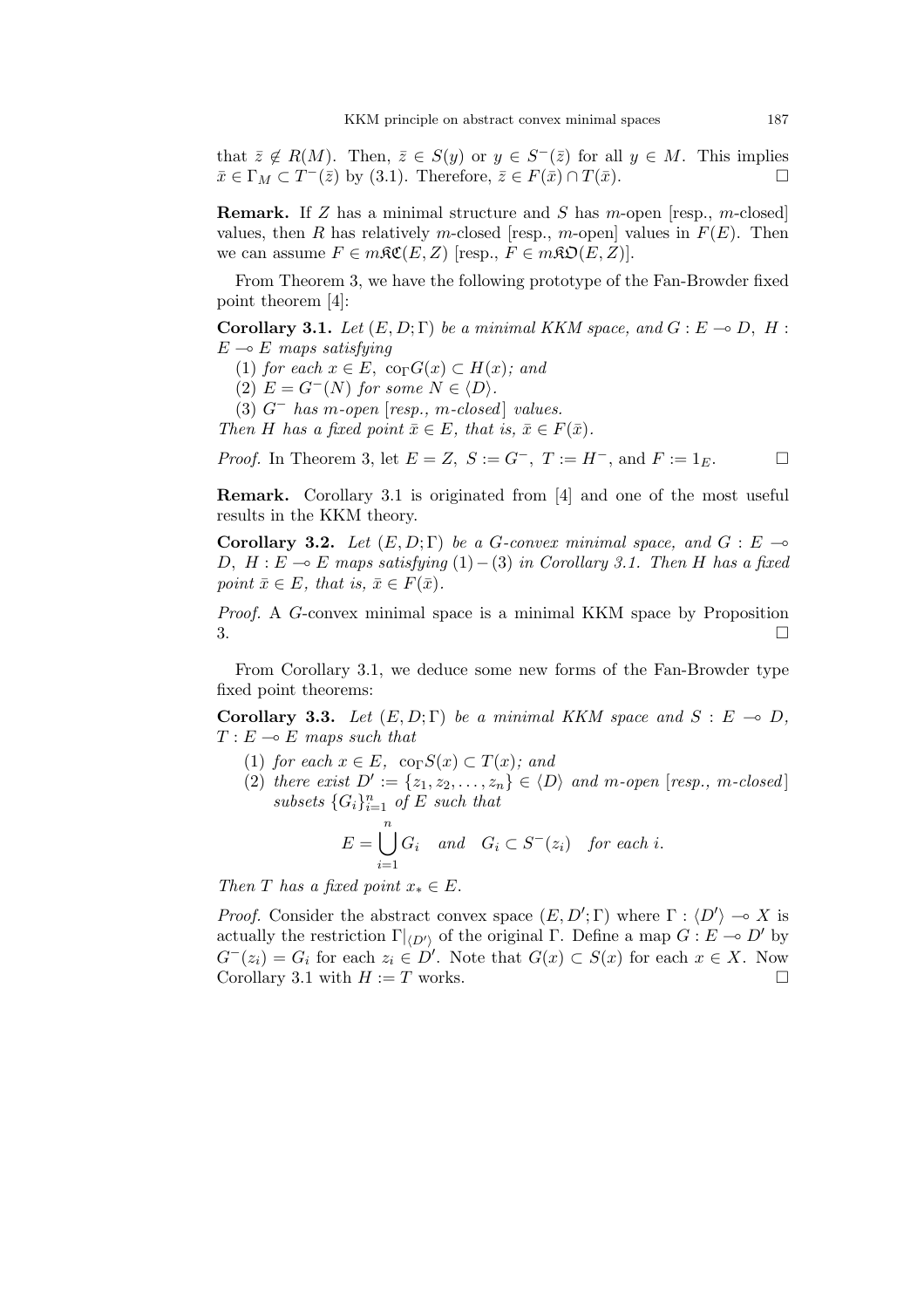**Remarks.** 1. In Corollary 3.3, let  $E_T := \{x \in E \mid x \notin T(x)\}\.$  Then condition  $\mathbf{E} = \bigcup_{i=1}^n$ **EXS.** 1. In Coronary 3.3, let  $E_T := \{x \in E \mid n \ge 0\}$  can be replaced by  $E_T = \bigcup_{i=1}^n G_i$  $\sum_{i=1}^{n} G_i$  without affecting the conclusion of Corollary 3.3. In fact, suppose that  $\overline{T}$  has no fixed point, that is,  $E = E_T$ . Then by Corollary 3.3, T has a fixed point, a contradiction.

2. For a G-convex space, Corollary 3.3 reduces to [15, Theorem 8], which has a number of variants as shown in [15].

Corollary 3.4. Let  $(E, D; \Gamma)$  be a G-convex minimal space and  $S : E \to D$ ,  $T : E \multimap E$  maps satisfying (1) – (2) in Corollary 3.3. Then T has a fixed point  $x_* \in E$ .

Popular generalizations of the Fan-Browder fixed point theorem have the form of Corollary 3.3 for  $E = D$  and  $S = T$  as follows:

Corollary 3.5. Let  $(E; \Gamma)$  be an m-compact minimal KKM space and T:  $E \multimap E$  a map satisfying

- (1) for each  $x \in E$ ,  $T(x)$  is nonempty  $\Gamma$ -convex; and
- (2) for each  $y \in E$ ,  $T^{-1}(y)$  is m-open.

Then T has a fixed point  $x_* \in E$ .

## 5. The nash equilibrium theorem

In this section, from a Fan-Browder type fixed point result, we deduce the Fan intersection theorem and the Nash equilibrium theorem for abstract convex minimal spaces.

Given a cartesian product  $X = \prod_{i=1}^{n} X_i$  of sets, let  $X^i = \prod$  $_{j\neq i} X_j$  and  $\pi_i: X \to X_i, \pi^i: X \to X^i$  be the projections; we write  $\pi_i(x) = x_i$  and  $\pi^{i}(x) = x^{i}$ . Given  $x, y \in X$ , we let

$$
(y_i, x^i) = (x_1, \ldots, x_{i-1}, y_i, x_{i+1}, \ldots, x_n).
$$

From Corollary 3.5, we have the following Fan type intersection theorem:

Theorem 4. Let  $X = \prod_{i=1}^n X_i$  $\sum_{i=1}^{n} X_i$ ,  $(X, \Gamma)$  be an m-compact minimal KKM space, and  $A_1, A_2, \ldots, A_n$  be n subsets of X such that

- (4.1) for each  $x \in X$  and  $i = 1, \ldots, n$ , the set  $A_i(x) := \{y \in X \mid (y_i, x^i) \in X\}$  $A_i$  is Γ-convex and nonempty;
- (4.2) for each  $y \in X$  and  $i = 1, \ldots, n$ , the set  $A_i(y) := \{x \in X \mid (y_i, x^i) \in X\}$  $A_i$  is m-open; and
- (4.3) any finite intersection of m-open sets in X is m-open.

Then  $\bigcap_{i=1}^n A_i \neq \emptyset$ .

*Proof.* Define a map  $T : X \to X$  by  $T(x) := \bigcap_{i=1}^{n} A_i(x)$  for  $x \in X$ . Then each  $T(x)$  is Γ-convex being an intersection of Γ-convex sets by (4.1). For each  $x \in X$  and each i, there exists a  $y^{(i)} \in A_i(x)$  by (4.1), or  $(y_i^{(i)})$  $i^{(i)}, x^{i}) \in A_{i}.$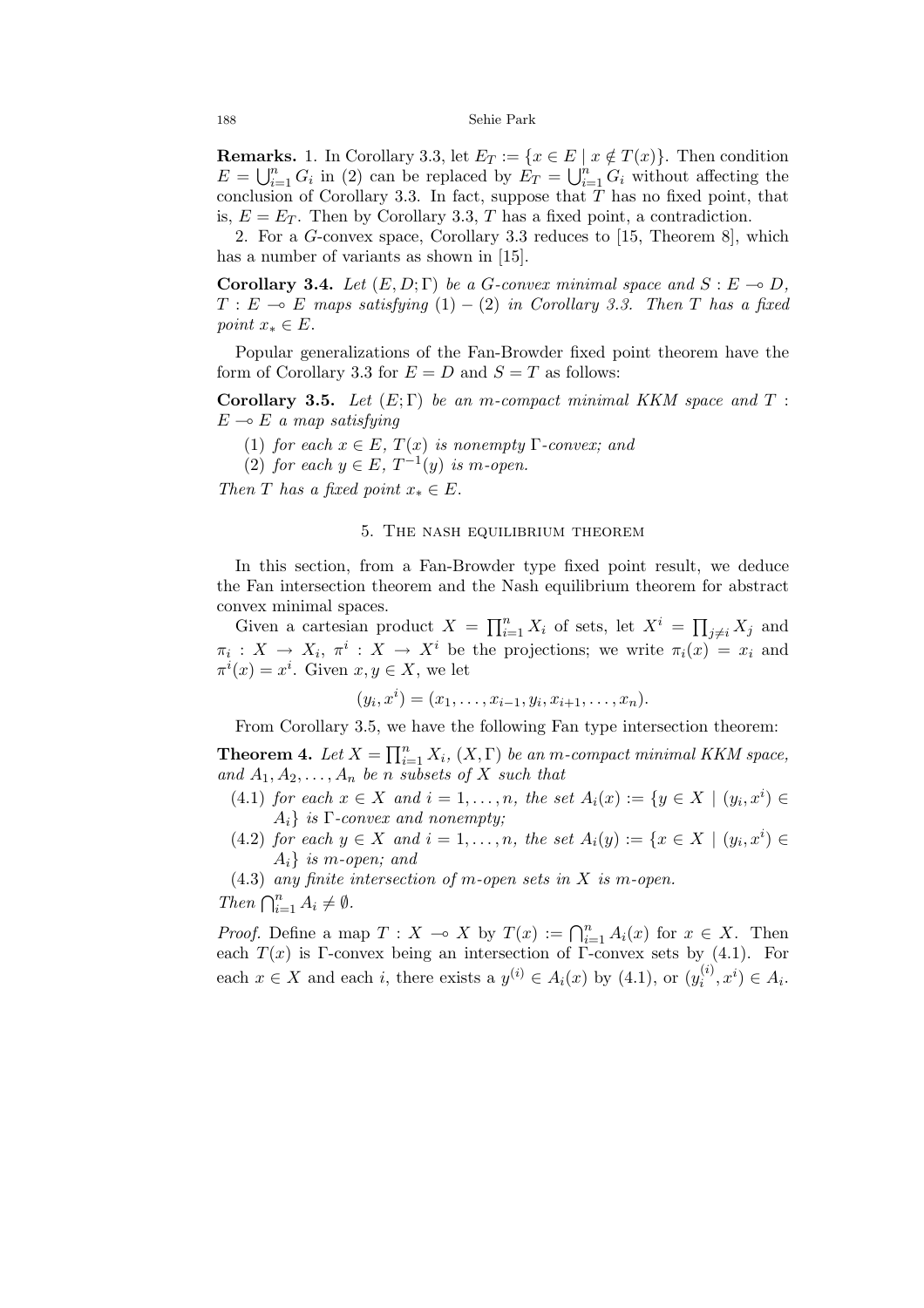Hence, we have  $(y_1^{(1)})$  $y_1^{(1)}, \ldots, y_n^{(n)}) \in \bigcap_{i=1}^n$  $_{i=1}^{n} A_i(x)$ . This shows  $T(x) \neq \emptyset$ . Moreover, mence, we nave  $(y_1^-, \ldots, y_n^+) \in \prod_{i=1}^n A_i(x)$ . This shows  $I(x) \neq \emptyset$ . Moreover,<br>  $T^-(y) = \bigcap_{i=1}^n A_i(y)$  is m-open for each  $y \in X$  by (4.2) and (4.3). Now, the conclusion follows from Corollary 3.5.

**Remarks.** 1. If each  $X_i$  is a compact G-convex space, so is X.

2. In view of Theorem 3, condition (4.2) can be replaced by the following:

$$
X = \bigcup_{y \in X} \text{Int}\left(\bigcap_{i=1}^{n} A_i(y)\right). \tag{4.2}'
$$

**Particular Forms.** For a compact G-convex space  $(X, \Gamma)$ , Theorem 4 reduces to [14, Theorem 4.6], which includes the following:

1. Ky Fan  $[6,$  Theorem 2]:  $X_i$  are compact convex subsets of topological vector spaces in Theorem 4.

2. Bielawski [3, Proposition (4.12) and Theorem (4.15)]: Theorem 4 for X having a finitely local convexity, which is a particular type of his simplicial convexity.

3. Kirk, Sims, and Yuan [8, Theorem 5.2]: Theorem 4 for hyperconvex metric spaces, which are of extremely particular type of G-convex spaces.

From Theorem 4, we deduce the following Nash equilibrium theorem for abstract convex spaces:

**Theorem 5.** Let  $X = \prod_{i=1}^{n} X_i$  $_{i=1}^{n} X_{i}$ ,  $(X,\Gamma)$  be an m-compact minimal KKM space, and  $f_1, \ldots, f_n : X \to \mathbb{R}$  continuous real functions such that

- $(5.1)$  any finite intersection of m-open sets in X is m-open; and
- (5.2) for each  $x \in X$ , each  $i = 1, \ldots, n$ , and each  $r \in \mathbb{R}$ , the set  $\{(y_i, x^i) \in$  $X | f_i(y_i, x^i) > r$ } is  $\Gamma$ -convex.

Then there exists a point  $x \in X$  such that

$$
f_i(x) = \max_{y_i \in X_i} f_i(y_i, x^i) \quad \text{for} \quad i = 1, \dots, n.
$$

*Proof.* Let  $\varepsilon > 0$  and, for each i, let

$$
A_i^{\varepsilon} = \{ x \in X \mid f_i(x) > \max_{y_i \in X_i} f_i(y_i, x^i) - \varepsilon \}.
$$

Then the sets  $A_1^{\varepsilon}, \ldots, A_n^{\varepsilon}$  satisfy conditions  $(4.1)-(4.3)$  of Theorem 4, and hence Then the sets  $A_1, \ldots, A_n$  satisfy conditions (4.1)-(4.3) of Theorem 4, and hence<br>  $\bigcap_{i=1}^n A_i^{\varepsilon} \neq \emptyset$ . Then  $H_{\varepsilon} = \bigcap_{i=1}^n \overline{A_i^{\varepsilon}}$  is a nonempty *m*-compact set. Since  $H_{\varepsilon_1} \subset H_{\varepsilon_2}$  for  $\varepsilon_1 < \varepsilon_2$ , we have  $\bigcap_{\varepsilon > 0} H_{\varepsilon} \neq \emptyset$ . Then  $x \in \bigcap_{\varepsilon > 0} H_{\varepsilon}$  satisfies the  $\Box$ conclusion.  $\Box$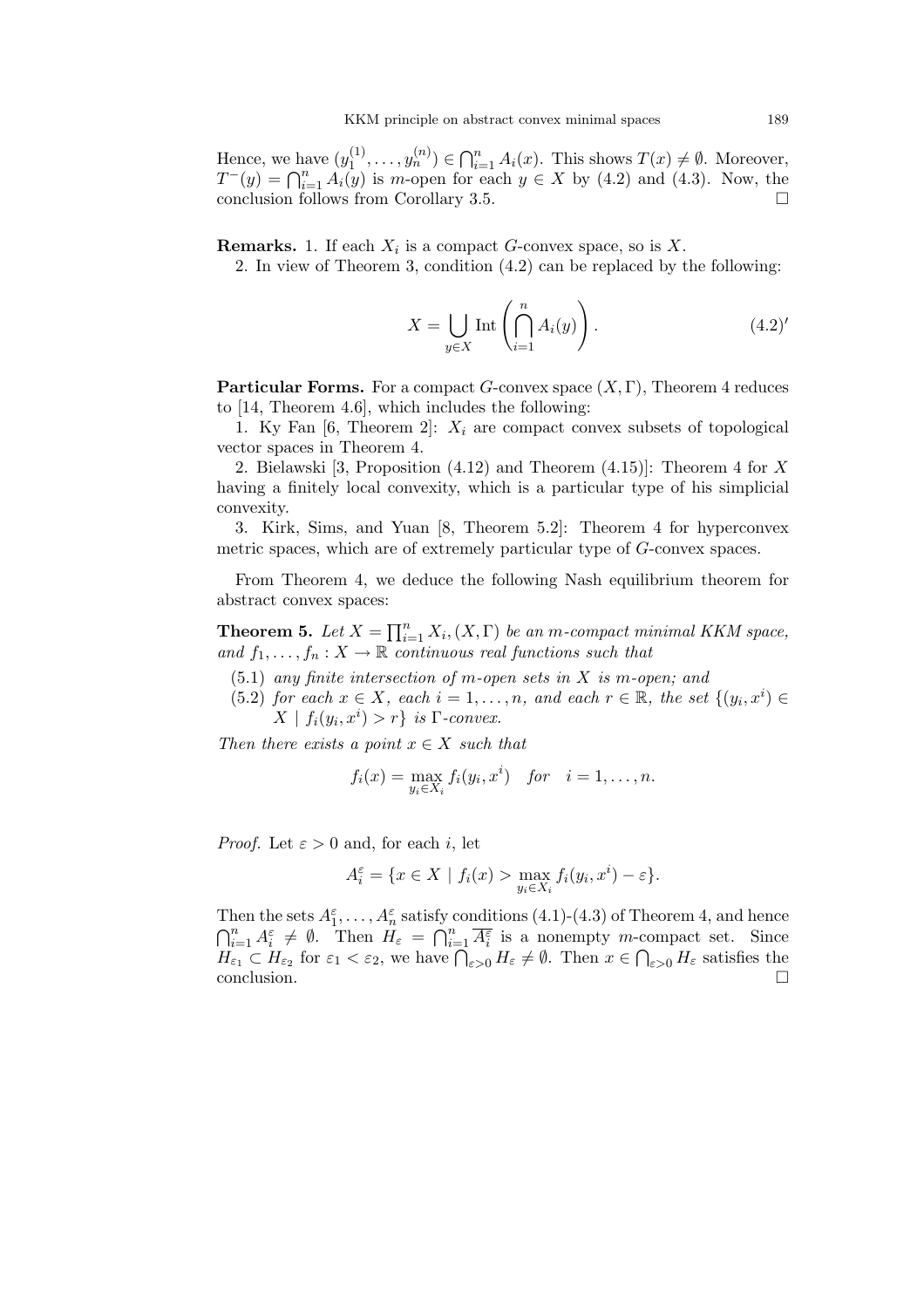**Particular Forms.** For a compact  $G$ -convex space  $(X, \Gamma)$ , Theorem 5 reduces to [14, Theorem 4.7], which includes the following:

1. Nash [10]: Each  $X_i$  is a compact convex subset of a Euclidean space in Theorem 5.

2. Fan  $[7,$  Theorem 4:  $X_i$  are compact convex subsets of real Hausdorff topological vector spaces in Theorem 5.

3. Bielawski [3, Theorem (4.16)]: Theorem 5 for X having a finitely local convexity.

4. Kirk, Sims, and Yuan [8, Theorem 5.3]: Theorem 5 for hyperconvex metric spaces.

## **REFERENCES**

- [1] M. Alimohammady, M. R. Delavar and M. Roohi, Knaster-Kuratowski-Mazurkie- wicz theorem in minimal generalized convex spaces, Nonlinear Fuct. Anal. & Appl.  $13(1)$ (2008), pp–pp???.
- [2] M. Allmohammady and M. Roohi, Fixed point in minimal spaces, Nonlinear Anal.: Modelling and Control 10 (2005), 305–314.
- [3] R. Bielawski, *Simplicial convexity and its applications*, J. Math. Anal. Appl. **127** (1987), 155–171.
- [4] F. E. Browder, The fixed point theory of multi-valued mappings in topological vector spaces, Math. Ann. **177** (1968), 283–301.
- [5] T. -H. Chang and C. -L. Yen, *KKM property and fixed point theorems*, J. Math. Anal. Appl. 203 (1996), 224–235.
- [6] K. Fan, A generalization of Tychonoff's fixed point theorem, Math. Ann. 142 (1961), 305–310.
- [7] K. Fan, Applications of a theorem concerning sets with convex sections, Math. Ann. 163 (1966), 189–203.
- [8] W. A. Kirk, B. Sims and G. X. -Z. Yuan, The Knaster-Kuratowski and Mazurkie- wicz theory in hyperconvex metric spaces and some of its applications, Nonlinear Anal. 39 (2000), 611–627.
- [9] B. Knaster, K. Kuratowski and S. Mazurkiewicz, Ein Beweis des Fixpunktsatzes für n-Dimensionale Simplexe, Fund. Math. 14 (1929), 132–137.
- [10] J. Nash, Non-cooperative games, Ann. Math. 54 (1951), 186–295.
- [11] S. Park, Some coincidence theorems on acyclic multifunctions and applications to KKM theory, Fixed Point Theory and Applications (K.-K. Tan, ed.), 248–277, World Sci. Publ., River Edge, NJ, 1992.
- [12] S. Park, Elements of the KKM theory for generalized convex spaces, Korean J. Comput. Appl. Math. 7 (2000), 1–28.
- [13] S. Park, Remarks on topologies of generalized convex spaces, Nonlinear Func. Anal. Appl. 5 (2000), 67–79.
- [14] S. Park, New topological versions of the Fan–Browder fixed point theorem, Nonlinear Anal. 47 (2001), 595–606.
- [15] S. Park, The KKM, matching, and fixed point theorems in generalized convex spaces, Nonlinear Funct. Anal. Appl. 11 (2006), 139–154.
- [16] S. Park, On generalizations of the KKM principle on abstract convex spaces, Nonlinear Anal. Forum 11 (2006), 67–77.